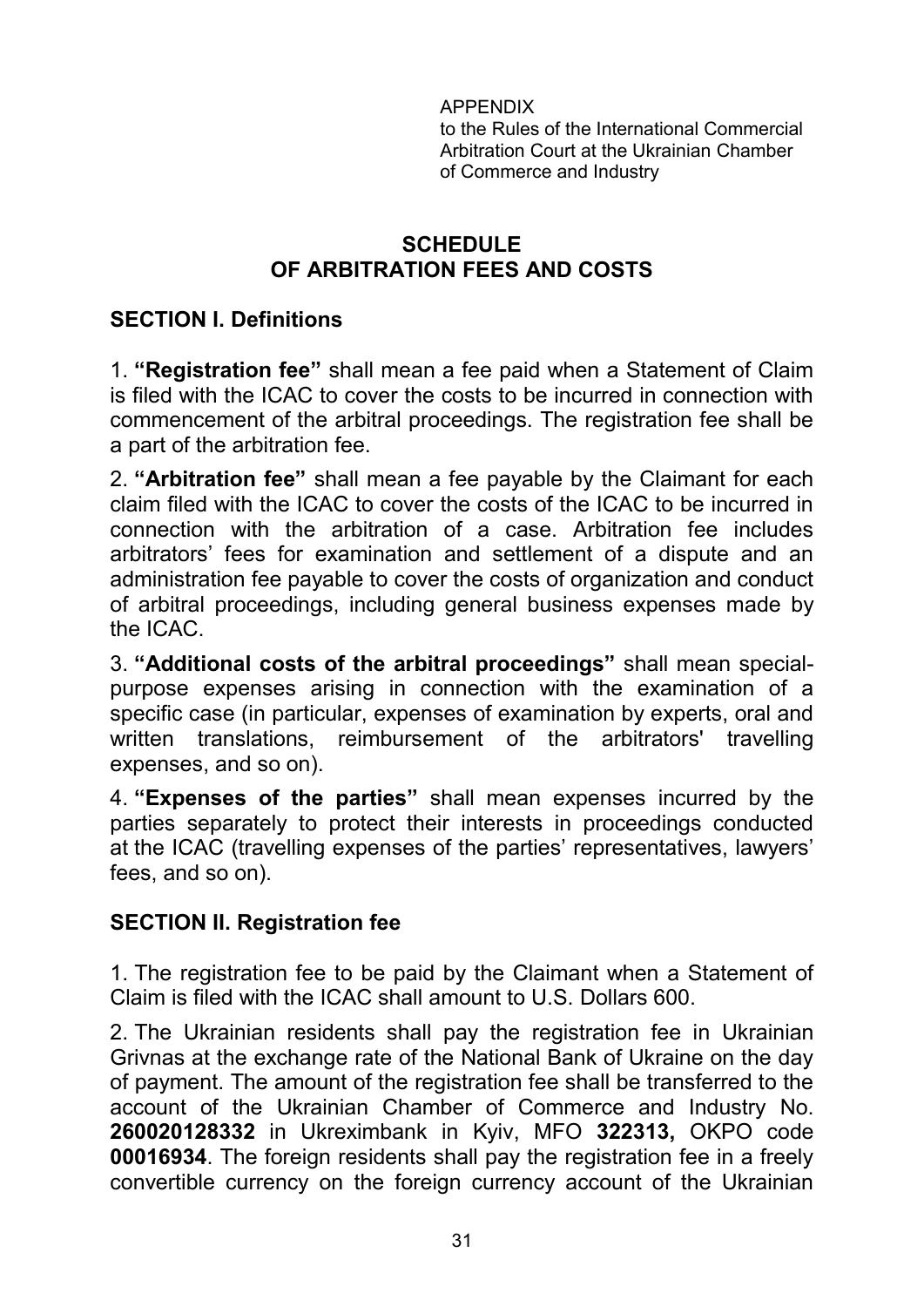Chamber of Commerce and Industry No. **260020128332/840** in the same bank.

The Ukrainian Chamber of Commerce and Industry shall be indicated as a beneficiary.

The registration fee shall be paid without VAT (Value Added Tax).

3. The registration fee is not refundable. The registration fee shall be counted against the subsequent payment of the arbitration fee.

## **SECTION III. Arbitration fee**

1. The claims shall be paid by the arbitration fee. The arbitration fee payable for non-property claims amounts to U.S. Dollars 1,800. The arbitration fee payable for property claims shall be calculated depending on the amount of the claim according to the following schedule:

| <b>Amount of the claim</b><br>(U.S. Dollars) | <b>Arbitration fee</b><br>(U.S. Dollars)       |
|----------------------------------------------|------------------------------------------------|
| up to 10,000                                 | 1,800                                          |
| 10,001 to 50,000                             | $1,800 + 6\%$ on the amount above 10,000       |
| 50,001 to 100,000                            | $4,200 + 4\%$ on the amount above 50,000       |
| 100,001 to 200,000                           | $6,200 + 3\%$ on the amount above 100,000      |
| 200,001 to 500,000                           | $9,200 + 2\%$ on the amount above 200,000      |
| 500,001 to 1,000,000                         | 15,200 + 1% on the amount above 500,000        |
| 1,000,001 to 2,000,000                       | $20,200 + 0,5\%$ on the amount above 1,000,000 |
| 2,000,001 to 5,000,000                       | 25,200 + 0,45% on the amount above 2,000,000   |
| 5,000,001 to 10,000,000                      | 38,700 + 0,3% on the amount above 5,000,000    |
| 10,000,001 to 20,000,000                     | 53,700 + 0,2% on the amount above 10,000,000   |
| 20,000,001 to 50,000,000                     | 73,700 + 0,15% on the amount above 20,000,000  |
| over 50,000,000                              | 118,700 + 0,1% on the amount above 50,000,000  |

2. The above amounts of the arbitration fee shall be paid when the case is examined by three arbitrators. If the case is examined by a sole arbitrator, the arbitration fee shall be reduced by 20%.

3. To determine the amount of the arbitration fee in each case, if the amount of the claim is expressed in currencies other than U.S. Dollars, it shall be converted to amount expressed in U.S. Dollars at the exchange rate of the National Bank of Ukraine on the date when the claim is submitted.

4. The Ukrainian residents shall pay the arbitration fee in Ukrainian Grivnas at the exchange rate of the National Bank of Ukraine on the day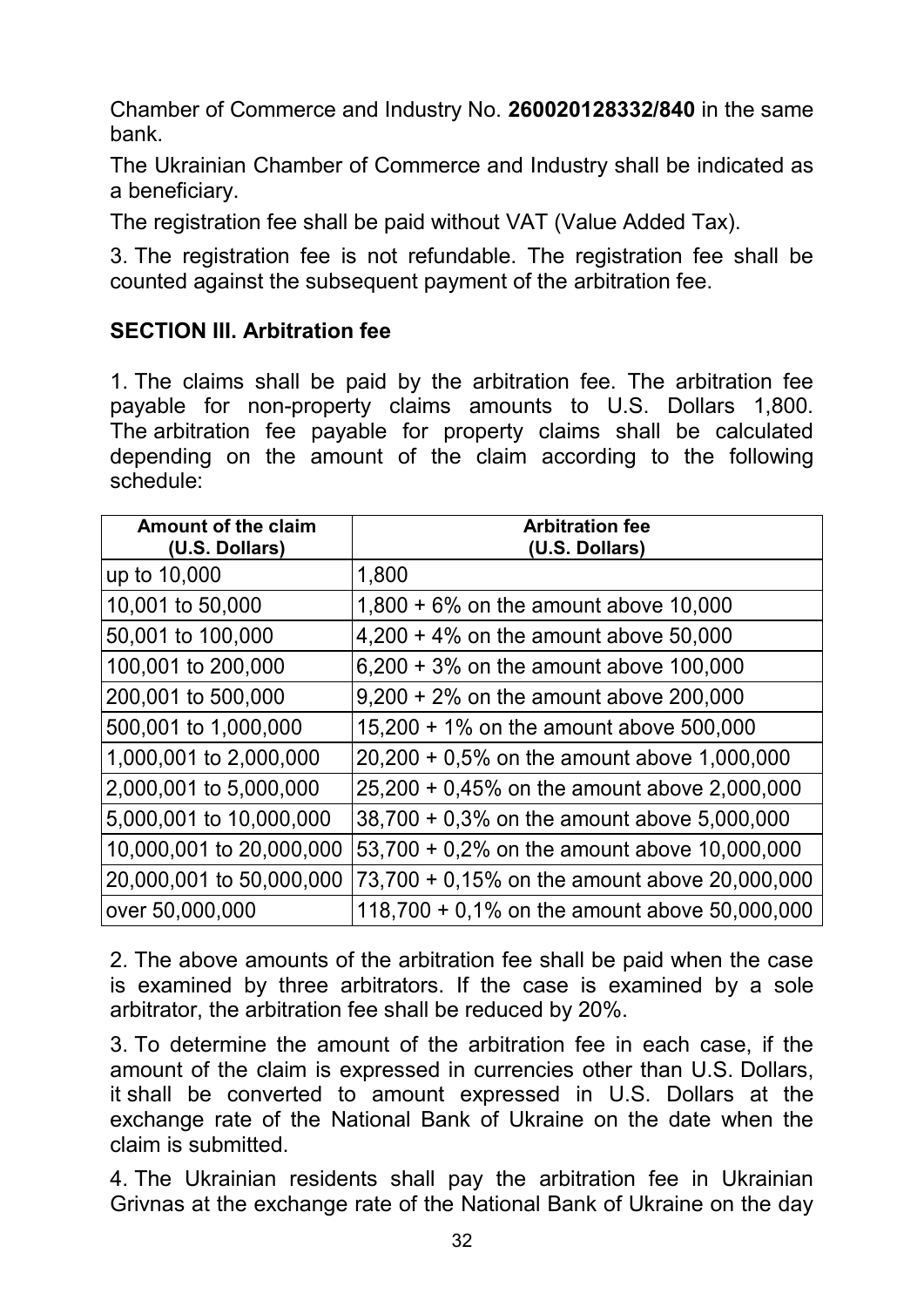of payment. The sum of the arbitration fee shall be transferred to the account of the Ukrainian Chamber of Commerce and Industry No. **260020128332** in Ukreximbank in Kyiv, MFO **322313,**  OKPO code **00016934**. The foreign residents shall pay the arbitration fee in a freely convertible currency on the foreign currency account of the Ukrainian Chamber of Commerce and Industry No. **260020128332/840** in the same bank.

The Ukrainian Chamber of Commerce and Industry shall be indicated as a beneficiary.

The arbitration fee shall be paid without VAT (Value Added Tax).

5. The arbitration fee and all other amounts due to the ICAC shall be considered as paid on the date when they are credited to the account of the Ukrainian Chamber of Commerce and Industry.

The costs of the bank transfer of the aforesaid amounts shall be borne by the party making the respective payment.

6. The arbitration fee, less the amount of the registration fee paid at the submission of the Statement of Claim, shall be paid by the Claimant within 30 days after receipt of the notice of the ICAC about the amount of the fee to be paid.

The case shall not progress until the payment of the arbitration fee has been made.

### **SECTION IV. Reduction in the amount and partial return of the arbitration fee**

1. If, in the course of the arbitral proceedings, the parties have agreed that the case shall be examined by a sole arbitrator, 20% of the amount of the arbitration fee paid by the Claimant for the examination of the case by three arbitrators shall be returned to the Claimant.

2. If the Arbitral Tribunal terminates the arbitral proceedings:

- a) before the date of the first meeting, 50% of the amount of the arbitration fee (the registration fee is to be deducted from the amount of the arbitration fee) shall be returned to the Claimant;
- b) at the first meeting without rendering an award, 25% of the amount of the arbitration fee (the registration fee is to be deducted from the amount of the arbitration fee) shall be returned to the Claimant.

3. If the President of the ICAC terminates the arbitral proceedings, 75% of the amount of the arbitration fee (the registration fee is to be deducted from the amount of the arbitration fee) shall be returned to the Claimant.

4. The decision on the partial return of the arbitration fee shall be inserted into the award or an order for the termination of the arbitral proceedings.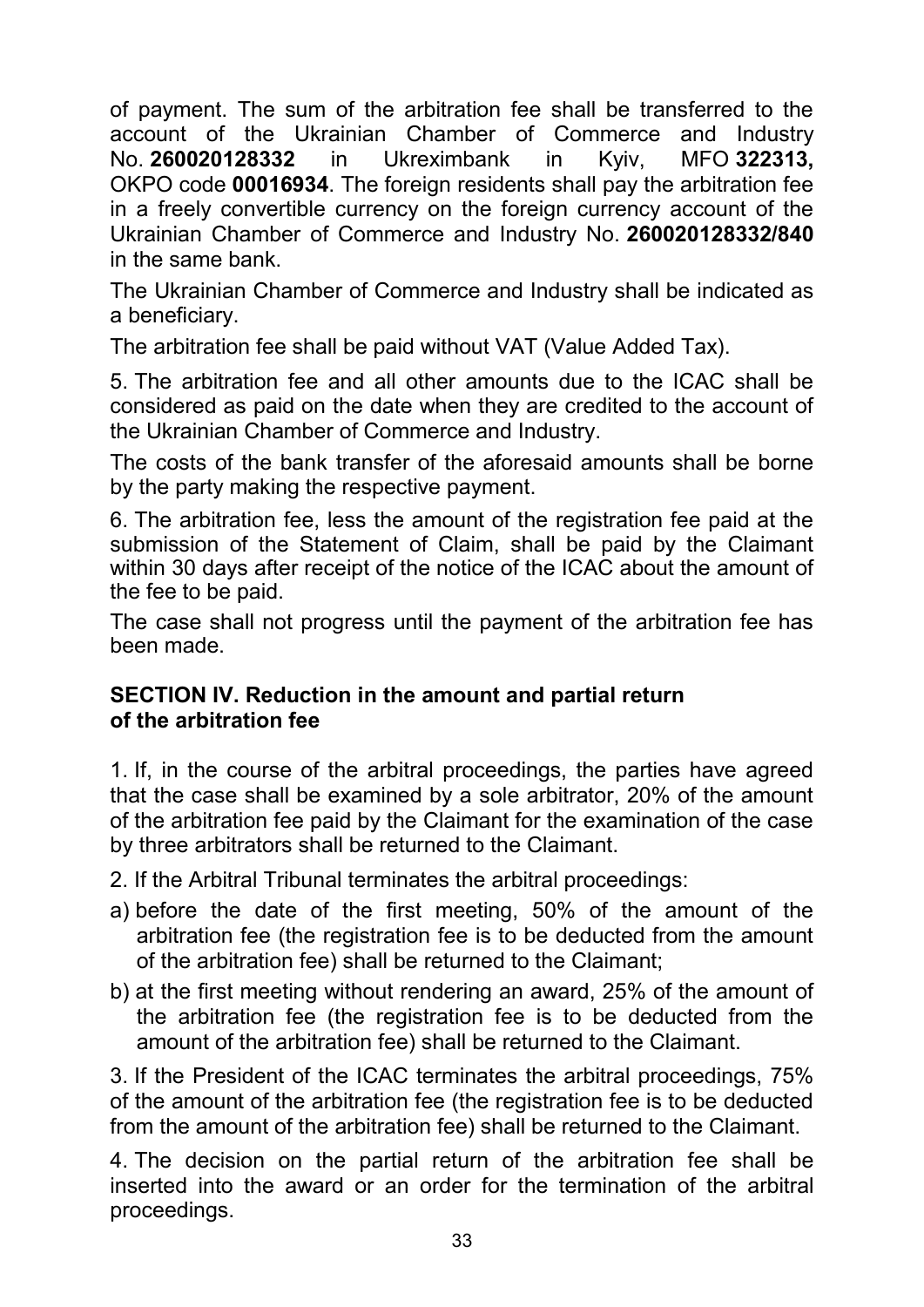# **SECTION V. Arbitration fee for a Counter-claim or Set-off**

1. A counter-claim or set-off shall be subject to the same rules as are applicable to the arbitration fee for the initial claim. The arbitration fee for a counter-claim or set-off statement shall be calculated at rates being effective on the filing date of the initial claim and shall be paid as specified in Section III of this Schedule.

## **SECTION VI. Apportionment of the arbitration fee**

1. Unless the parties have agreed otherwise, the arbitration fee shall be charged to the party against which the award is made.

2. If a claim is granted in part, the arbitration fee shall be charged to the Respondent in proportion to the amount of the granted claims, and the Claimant shall bear the arbitration fee relating to the amount of the claim that have been dismissed*.*

### **SECTION VII. Payment of the additional costs of the arbitral proceedings**

1. The ICAC may require the parties or either of them to deposit an advance for the additional costs of the arbitral proceedings. The advance for the additional costs may be required by the ICAC from the party requesting an additional act likely to lead to additional costs to be incurred in the course of the proceedings, if such request is deemed justified.

2. The ICAC may make performance of any acts in the arbitration of a dispute subject to payment by the parties or either of them of an advance for the additional costs within a fixed period of time.

3. If a party appoints an arbitrator residing permanently out of the place of the hearings at the ICAC, that party shall be required to deposit an advance for the costs of the participation of such arbitrator in the arbitral proceedings (travelling expenses, accommodation, board, visa, and so on). If the party fails either to deposit the required advance within the fixed period of time or to appoint any other arbitrator whose participation in the arbitral proceedings does not entail additional costs, the party shall be deemed to have waived his right to appoint an arbitrator, and the President of the Ukrainian Chamber of Commerce and Industry shall appoint an arbitrator for such party.

If such person is acting as a presiding arbitrator or a sole arbitrator, the advance for the costs of his participation in the arbitral proceedings shall be deposited by both parties in equal amounts. If the Respondent fails to deposit his respective advance amount within the specified period of time, the Claimant shall be required to deposit such advance amount in full.